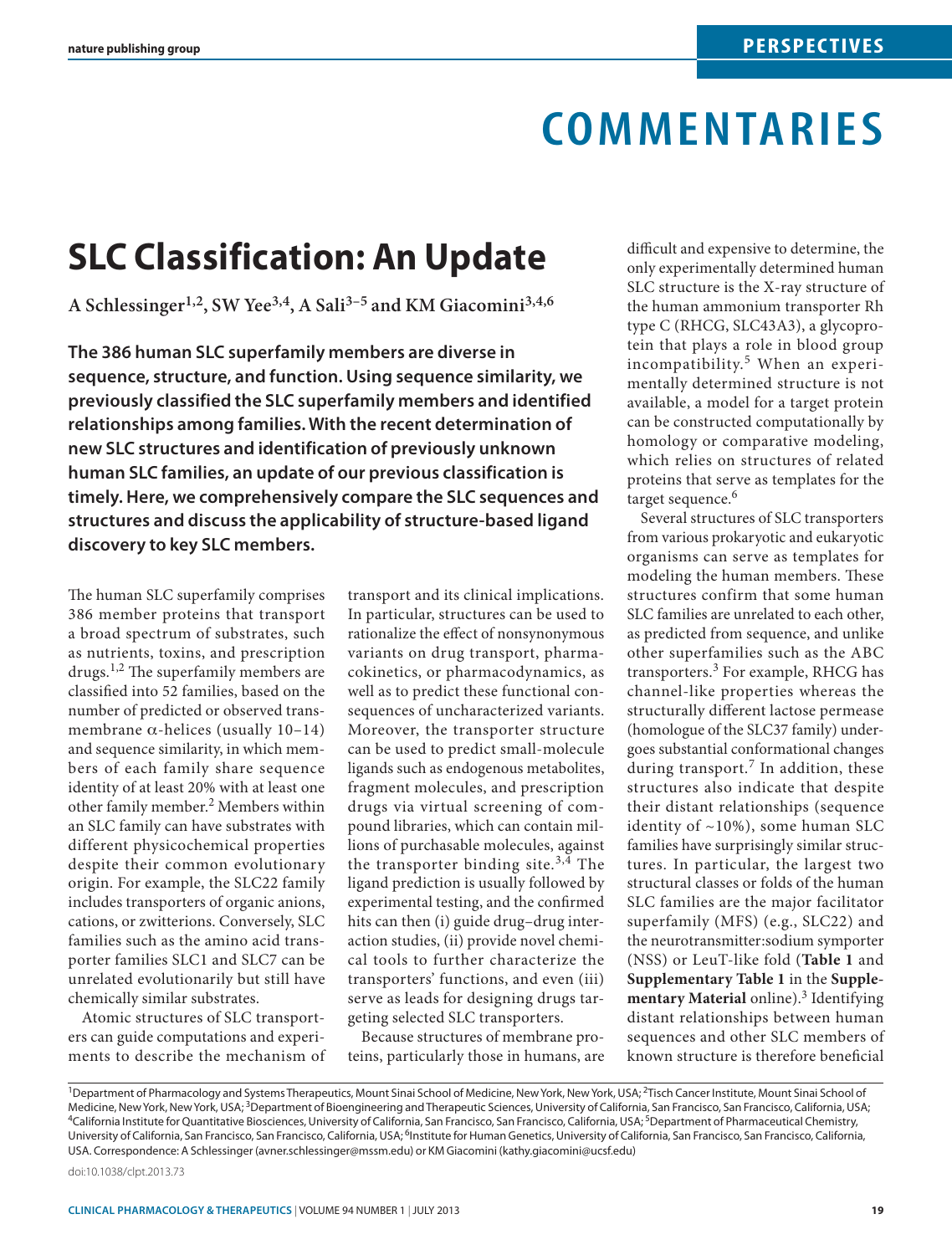|                     |                                                                    |                                 | Percent sequence                      |                                                                                            |
|---------------------|--------------------------------------------------------------------|---------------------------------|---------------------------------------|--------------------------------------------------------------------------------------------|
| Family <sup>a</sup> | <b>Function</b> <sup>b</sup>                                       | Template structure <sup>c</sup> | identity <sup>d</sup>                 | Representative drug substrates <sup>e</sup>                                                |
| SLC7 (14)           | Cationic amino acid transporter/<br>glycoprotein-associated family |                                 | 21 $(1.4 \times 10^{-47})$            | Melphalan, gabapentin, levodopa,<br>baclofen                                               |
|                     |                                                                    | AdiC <sup>#</sup>               |                                       |                                                                                            |
| SLC10(7)            | Na <sup>+</sup> bile salt cotransporters                           |                                 | $26(1.8 \times 10^{-42})$             | Rosuvastatin, atorvastatin, fluvastatin                                                    |
|                     |                                                                    | $ASBT_{NMA}$                    |                                       |                                                                                            |
| SLC15(4)            | Proton oligopeptide<br>cotransporters                              |                                 | 34 (2.2 $\times$ 10 <sup>-28</sup> )  | Valacyclovir, cephalexin, cefadroxil,<br>enalapril, captopril                              |
|                     |                                                                    | $PepT_{SO}$                     |                                       |                                                                                            |
| SLC22 (26)          | Organic cation/anion/zwitterion<br>transporters                    |                                 | 20 (4.9 $\times$ 10 <sup>-34</sup> )  | Metformin, acyclovir, methotrexate,<br>olmesartan, ipratropium, oxaliplatin,<br>cimetidine |
|                     |                                                                    | PiPT*                           |                                       |                                                                                            |
| SLC28(3)            | Na <sup>+</sup> -coupled nucleoside<br>transporters                |                                 | 40 (6.4 $\times$ 10 <sup>-130</sup> ) | Fludarabine, gemcitabine, cytarabine                                                       |
|                     |                                                                    | vcCNT                           |                                       |                                                                                            |
| SLC47(2)            | Multidrug and toxin extrusion<br>(MATE) transporters               |                                 | 23 (4.8 $\times$ 10 <sup>-51</sup> )  | Metformin, trospium, fexofenadine                                                          |
|                     |                                                                    | <b>NorM</b>                     |                                       |                                                                                            |

#### **Table 1 Drug ADME SLC families that can be modeled based on atomic resolution structures from other organisms**

ADME, absorption, distribution, metabolism, excretion.

ªThe human SLC family, as annotated by the Bioparadigms database.<sup>2</sup>The number of human protein sequences in the family is provided in parentheses. <sup>b</sup>The function of the human family, as described in the Bioparadigms database. The atomic structure most closely related to the family. Structures with the MFS and NSS folds are marked with \* and<br># respectively. Detailed descriptions of the str , respectively. Detailed descriptions of the structures, including the full names of the proteins and the corresponding references, are given in the **Supplementary Material**. <sup>4</sup>The percentage sequence identity of the best-scoring hit from each family; E-value is given in parentheses (**Supplementary Material**). <sup>e</sup> Examples of key prescription drugs that are substrates of the transporter.

for characterizing the structures and functions of the human members.

Previously, using sensitive sequence alignment and sequence-based clustering programs, we created a "map" of the human SLC superfamily.<sup>1</sup> We then annotated different functional characteristics of the transporters onto the sequence-based network and found new relationships among seemingly unrelated families. Since our original analysis of the SLC superfamily in 2010, four previously unknown human SLC families (SLC49 to SLC52), which include 10 transporters, have been discovered.2 Furthermore, technological

advances have enabled the experimental determination of a number of SLC structures from diverse organisms. This increase in the structural coverage of the SLC superfamily can be largely attributed to structural genomics consortia,<sup>8</sup> such as the National Institutes of Health (NIH)-supported Center of Structural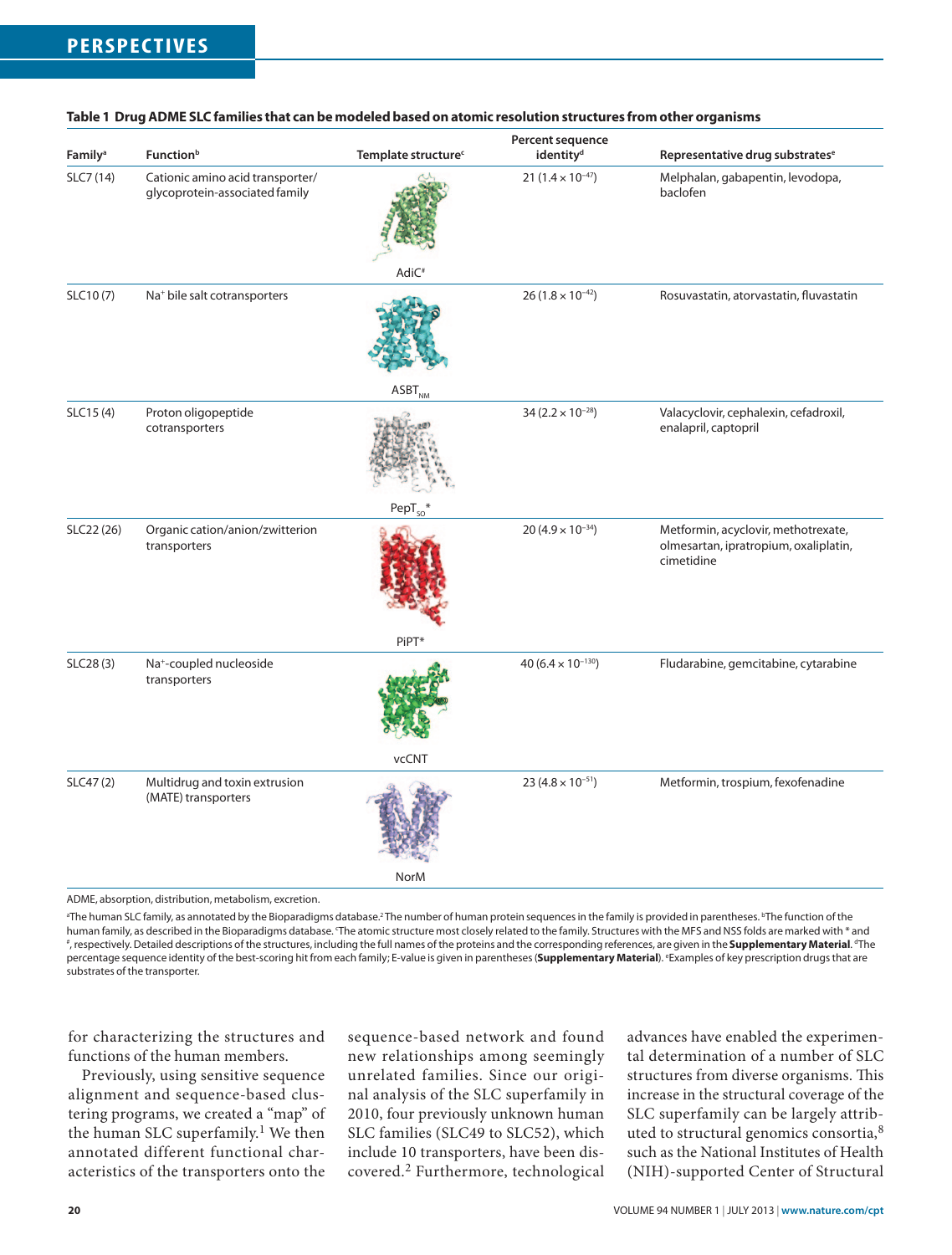### **perspectives**



Figure 1 Network view of the human SLC superfamily. The relationships between SLC sequences are visualized in a sequence similarity network.<sup>1</sup> The nodes of the network correspond to SLC sequences, color-coded by their family.<sup>2</sup> The edges between the nodes correspond to pairwise sequence relationships better than a cutoff. We use sequence identity and E-value. The E-value of a match is the number of sequences in the queried database that are expected to match by chance the query sequence at least as well as the assessed match. Cutoffs are defined to be permissive enough to capture the majority of the known distant relationships among SLC members with minimal false positives. The edges correspond to alignments with sequence identity of at least 20% and (**a**) an E-value lower than 1; (**b**) an E-value lower than 0.01; and (**c**) sequence identity of at least 10% and an E-value lower than 5. In **a**, SLC sequences that are connected to at least one other sequence are shown. For example, SLC50A1, which is the only SLC50 member and is not related to any other SLC member, is not shown. In **b**, only highly interconnected families are shown for a more stringent E-value cutoff. In **c**, a cluster of distantly related families predicted to have the NSS fold is shown. Atomic structures of homologues of the human SLC families are visualized, and their colors correspond to the color of the most similar human family. The structures include the Na<sup>+</sup>/galactose symporter (vSGLT) (SLC5 homologue), Na<sup>+</sup>/amino acid transporter LeuT (SLC6 homologue), and amino acid transporter AdiC (SLC7 homologue). NSS, neurotransmitter:sodium symporter.

Genomics of Membrane Proteins, that aim at high-throughput experimental determination of membrane protein structures with biomedical relevance. In this Commentary, we update the SLC classification to create a new SLC map in view of the newly discovered human SLC families and the atomic structures of their homologues.

We visualize relationships among SLC sequences using similarity networks (**Figure 1** and the **Supplementary Material**). In particular, we first gathered the sequences of 386 human SLC sequences, including the 10 recently discovered transporters. Briefly, these 10 transporters are grouped into the following families: the SLC49 family of FLVCR-related transporters that transport heme (four members), the SLC50 family of sugar efflux transporters (one member), the SLC51 family of steroid-derivative transporters (two members that form a functional heterodimer), and the SLC52 family of riboflavin transporters (RFVT) (three members). We performed an "all-against-all" sequence comparison among the 386 sequences and employed sequence-based clustering to construct and visualize sequence-based similarity networks using different cutoffs (**Figure 1** and **Supplementary Material**). When we use a cutoff similar to that for previously defined SLC families, the SLC49

and SLC50 families are not connected to any other family, confirming that they constitute distinct families (**Figure 1a**).

The SLC51 members SLC51A and SLC51B, which function as a heterodimer, are not related to each other in sequence. Previously, SLC members were grouped into families based on sequence relationships, and SLC members that function as heterodimers were grouped as distinct families (e.g., the SLC3 and SLC7 families). Therefore, the classification of the SLC50 members into one family can be confusing. Furthermore, SLC51B, a single membranespanning helix protein, is connected to SLC5A4, which is predicted to have 14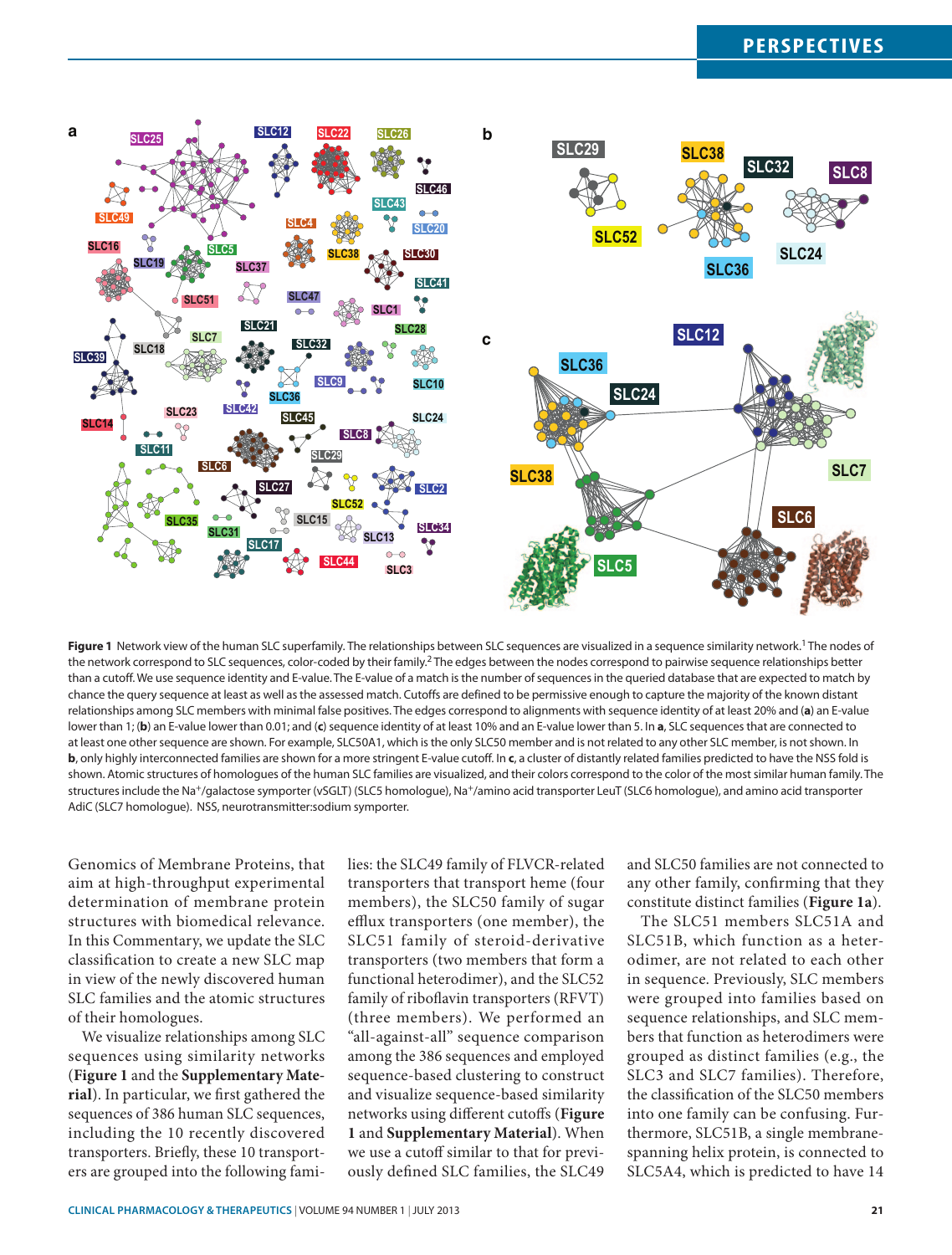transmembrane helices (**Supplementary Figure 1**). Although their different topologies indicate they have different structures, their distant sequence similarity (sequence identity of 22%) suggests they might share functional features (e.g., a posttranslational modifications site). Importantly, the SLC52 family of riboflavin transporters is highly connected to the SLC29 family, even when using a more stringent expectation value (E-value) cutoff (**Figure 1b** and **Supplementary Material**) and also has the same number of predicted transmembrane helices (11) (**Supplementary Figure 1c**), suggesting that they are evolutionarily linked and might have similar structures, functions, or both.

To identify protein structures that are sufficiently similar to the human members for constructing useful comparative models, we compared the human sequences to all known experimentally determined structures in the Protein Data Bank (PDB), which contains human and nonhuman structures. Human sequences that share sequence identities of at least 20% (typically 20–40%) with the known structures, including most of the transmembrane region, can be suitable for comparative modeling. Because of the distant relationships between the SLC targets and their template structures, and because most modeling programs were not optimized for membrane proteins, models for these challenging SLC targets should be used with extra caution.<sup>9</sup>

Our analysis indicates that several transporter families with clinical importance can be modeled with the new structures as templates (**Figure 1**, **Table 1**, and **Supplementary Table 1**). They include transporter families important for drug absorption, distribution, metabolism, and excretion (ADME) (**Table 1**). For example, the organic ion transporters (SLC22) and the peptide transporters (PepT, SLC15) can be modeled based on the structures of the high-affinity phosphate importer PiPT and the peptide transporter PepT<sub>SO</sub>, respectively (Table **1**). Key drug targets (**Supplementary Table 1**), such as the glucose transporters (GLUT, SLC2), can be modeled based on the structure of the D-xylose–proton symporter (XylE).

Furthermore, the PiPT,  $PepT_{SO}$ , and the XylE structures indicate that human members of the SLC22, SLC15, and SLC2 families adopt the MFS fold, despite not sharing significant sequence similarity among them (**Table 1**, **Figure 1**).1 The SLC22 and SLC2 families were previously predicted to belong to the MFS, thereby increasing our confidence in the sequence "map" as a guide for structural modeling. However,  $PepT_{SO}$ is not connected to any other family in our current and previous similarity network, indicating that some MFS families are more divergent than others and that the MFS fold might be more common among the human SLC members than expected.

In addition, several newly determined SLC structures are "novel folds" that are not detectably similar to any other structure in the PDB, covering previously unknown areas in the sequence space. They include the structures of the prokaryotic homologues of the Na+/  $(Ca^{2+}-K^+)$  exchanger (NCKX, SLC24), the concentrative nucleoside transporter (CNT, SLC28), and the Na<sup>+</sup>-bile salt co-transporter (SLC10) families that share sequence identities of 28%, 40%, and 26% with the human members, respectively (**Table 1**). Our ability to model members of the SLC28 and SLC10 families, and possibly identify new ligands for these transporters with virtual screening, is of particular clinical importance, as these families include several pharmacologically important transporters that determine the distribution and elimination of many prescription drugs (**Table 1**). For example, CNT3 (SLC28A3) is responsible for transport of anticancer and antiviral nucleoside analog drugs to target tissues.

Notably, although speculative, the substrate spectrum of the transporter family can be correlated with its predicted fold. Several drug transporter families in the kidney and liver, such as the SLC21 (SLCO), SLC22, and SLC15, have broad substrate spectra and are also predicted to adopt the MFS fold (**Table 1**).1 This fold has been associated with a wide array of substrates, which can partially be rationalized by its large pore and substantial conformational movements during transport. Conversely, transporter families that are involved in tight regulation of signaling molecules, such as amino acids and neurotransmitters in the nervous system, usually have a narrow substrate spectrum. These transporters, including members of the SLC6, SLC7, SLC32, SLC36, and SLC38 families, are predicted to have the NSS fold (**Table 1** and **Figure 1c**).1 Several proteins with the NSS fold have a narrower range of substrates than that of MFS, which can be rationalized by a smaller pore and smaller conformational changes during transport. Future studies will confirm or dispute this hypothesis, which is based on a small number of families.

Finally, prediction of SLC ligands with comparative modeling and virtual screening can be more accurate if the following three criteria are fulfilled: (i) high-quality template structure (e.g., resolution of 3 Å or higher); (ii) high sequence similarity between the target and template (e.g., sequence identity of 25% or higher), particularly in the binding site region; and (iii) the conformation of the template structure (ligandbound conformations are likely to yield more accurate predictions because they typically represent high-affinity states and because the binding-site location can be transferred from the template structure to the model). Based on these criteria, several important human families, including the SLC2, SLC10, SLC22, and SLC28, can be targeted using structure-based ligand discovery. For example, the vcCNT<sup>10</sup> structure is a relatively high-quality structure (e.g., resolution of 2.4 Å) that was determined in a ligandbound conformation. vcCNT also shares sequence identity of 40% with the human CNT3 (SLC28A3), including almost identical binding-site residues (**Table 1**).

In conclusion, in this Commentary we have updated and extended the SLC classification. In particular, we analyzed an updated set of 386 SLC sequences, including 10 new members, to identify previously unknown relationships among human SLC members and to guide future attempts directed at characterizing their functions. We also com-